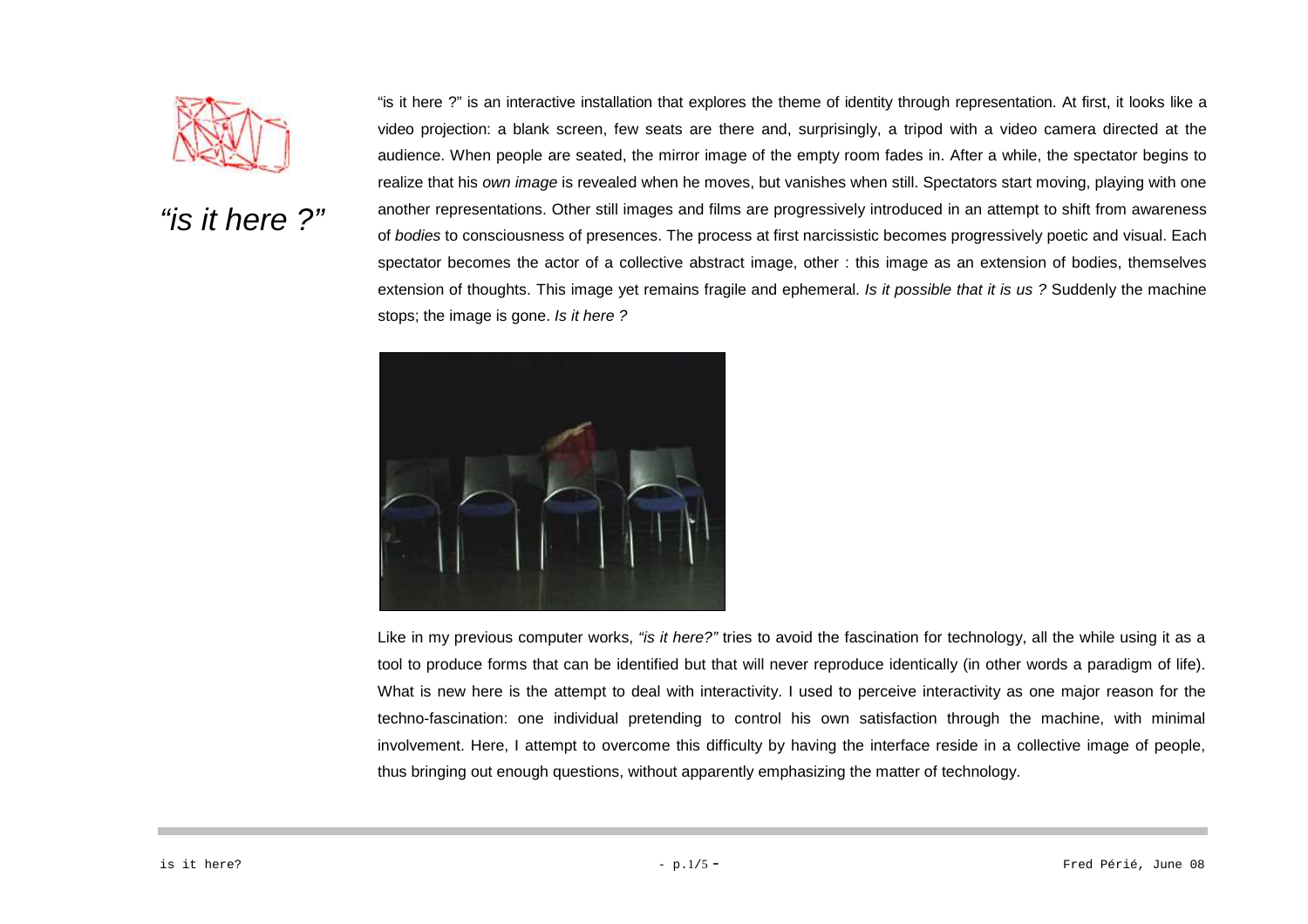## Technical aspects





A small room is equipped with a projection system, ideally from the rear. A dozen seats face the screen. The video camera is wired to the computer and captures the image of the audience. The computer program processes real-time the video source by combining it with other recorded images, either still or video. The algorithm analyses locations and movements of the spectator modifies the various images at hand, the result being projected to the screen.

The project requires a PC (minimum dual core) with a good graphic card (dual-head display), ability to install Linux, Pure Data and the author software, a video acquisition card preferably with S-Video input and Linux compatible, DV camera or industrial DCAM, video projector (2500 lumen minimum, throw factor~1.5), relevant cables and a room at least 10m long, with roughly 15 seats.

A preliminary stage of the project was developed in 2007 including software development. s-ici?, a first version was presented to the public in December 2007 during "All the stage variations", the festival organized in Montbéliard (France) by **[ars]numerica** (former CICV). A second version was shown in Paris at Bastille Design Center in June 2008.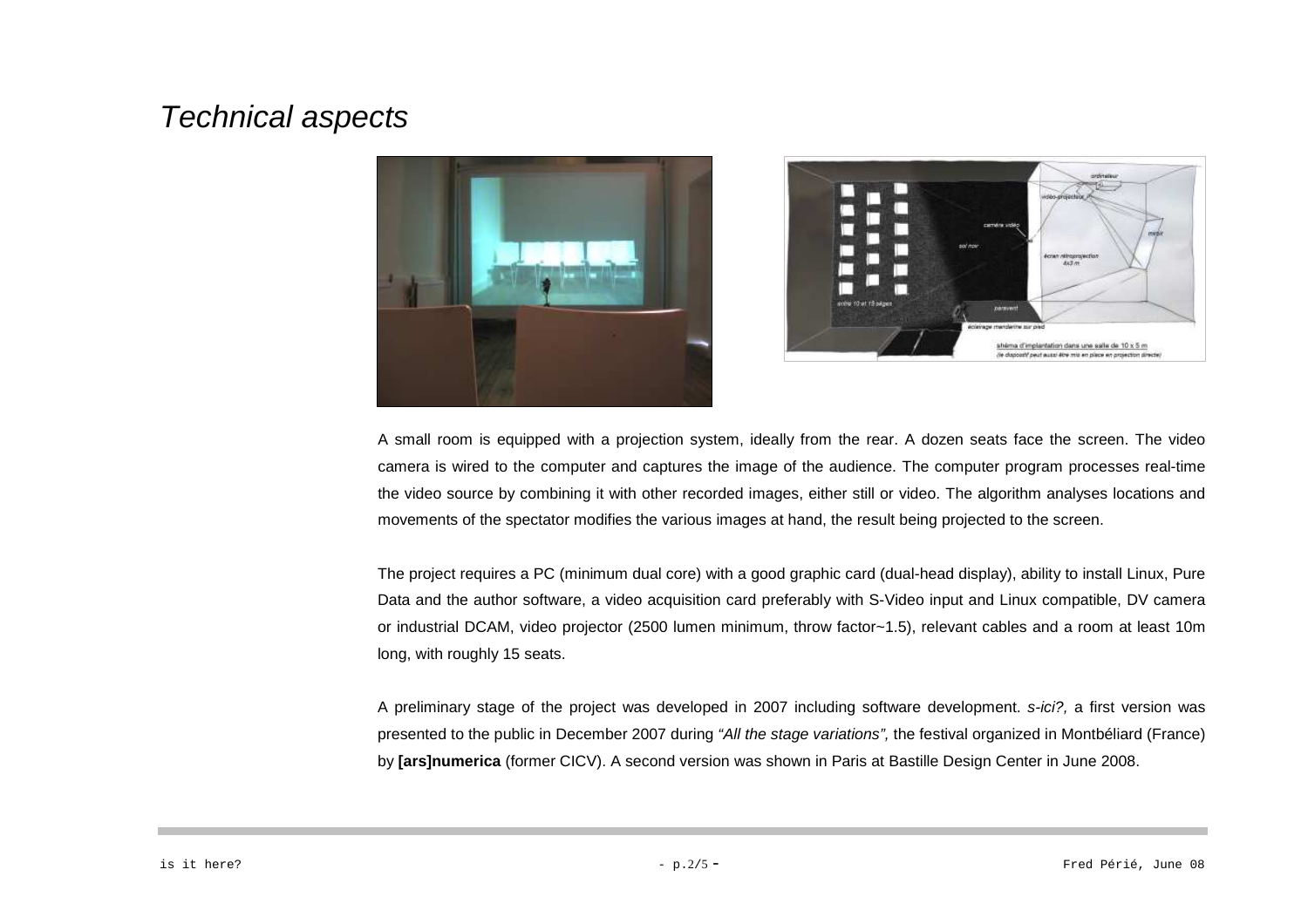Scenario "is it here?" is also a process, more of a poetical than a narrative essence. Each spectator is a part of the process as if he was in the film. Below is sketched the base scenario, as shown in June 2008. There is no sound continuum, but at the end, a light bulb bursts: the machine stops. Total duration is 16 mn. Texts are available in French and English.



At the beginning, a room, a blank screen

and a video camera too!



if there is nobody there is nothing !

empty room slowly fades inare revealed

audience, as recorded at the very beginning, fades in. Movements seam to bring bodies back to life.

1all intertitles are available in English and French; they can easily be translated in any language

.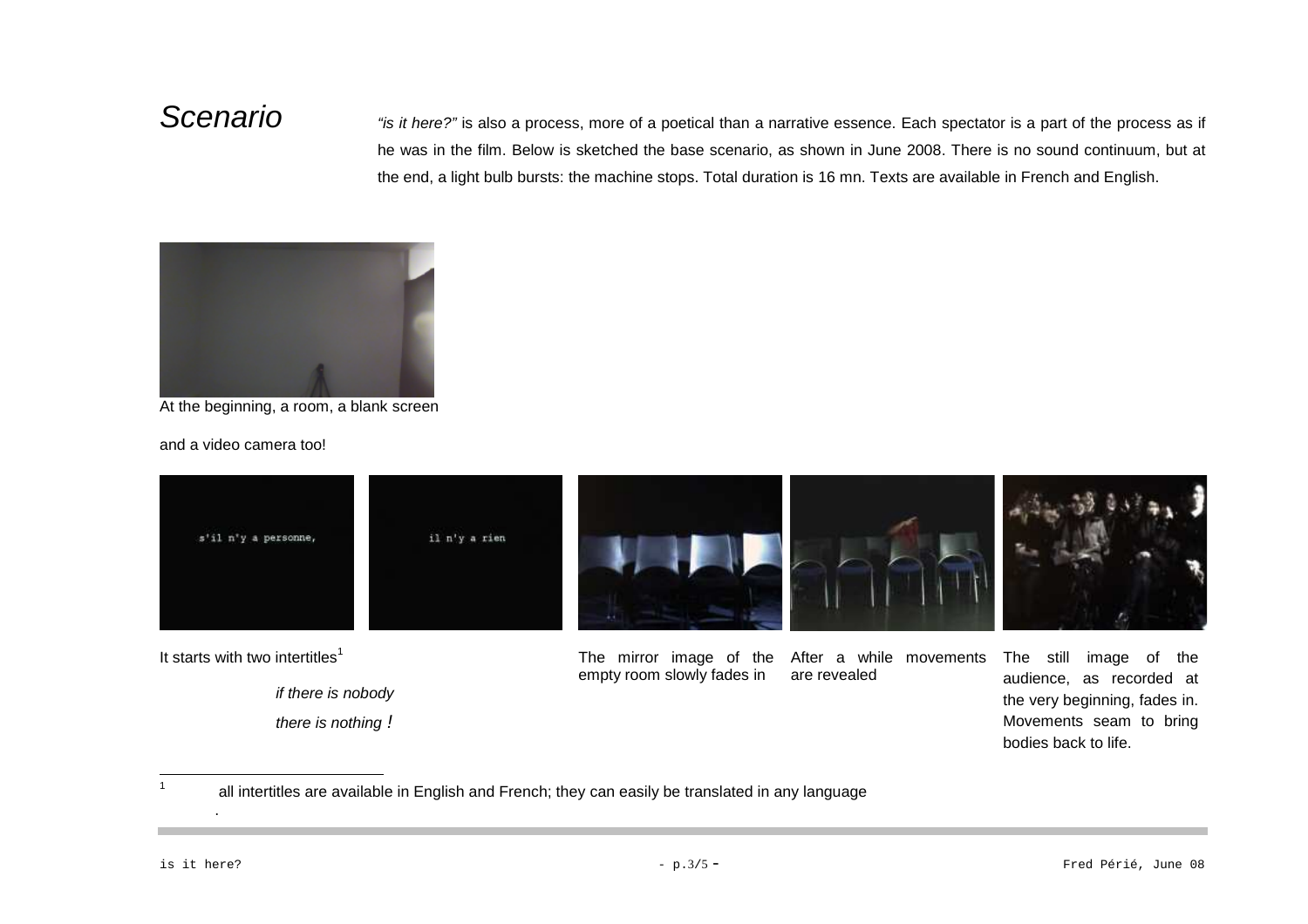



The text "is it a game?" is revealed by movements of the audience, then the intertitles "They watch at themselves This way, things would be absolutely certain... their eyes thus locking their bodies onto a surfacetheir own surface !" and then "a compulsory exhibition"

The audience is invited to exchange seats.

Superimposes then : **self** ! moving with **the other**, frozen.

The image of a projector beam sweeps across the audience, depending on its movements. Each individual is tempted by attracting focus on self or by collaborating with others to enlarge the beam.



The figure becomes less realistic (color, the room vanishes)

A network of lines appears, connecting the spectator bodies together :

 "them, there " might become "us".

The background vanishes. The moving network remains then superimposed to the video of a river.

"to be an image"

The still image of lone character in the room, actually a self-portrait of the author.

The action of spectators progressively erases both text and character.